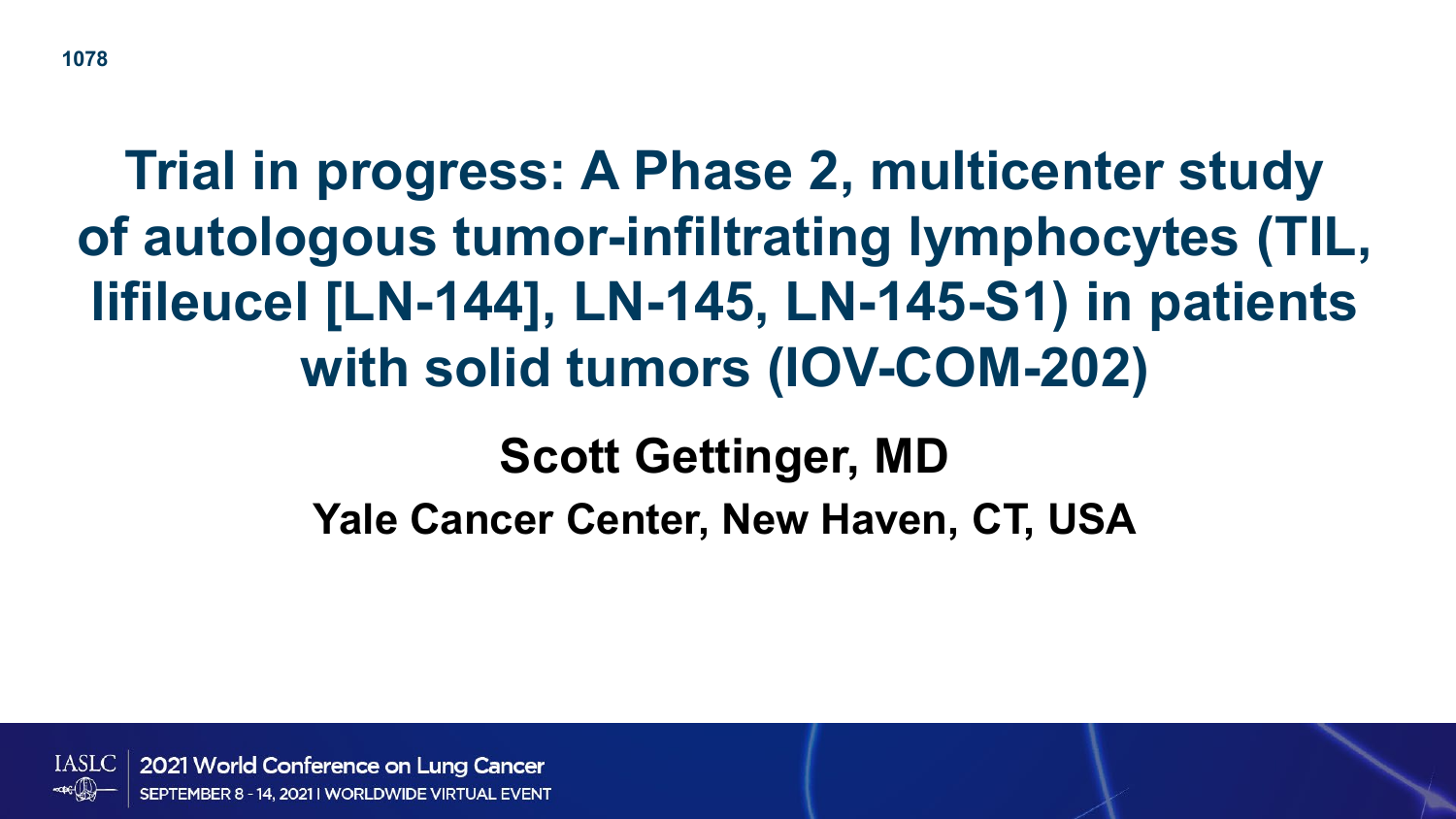#### **Presenter DISCLOSURES**

| <b>Ineligible Company</b><br>(formerly: Commercial Interest) | <b>Relationship(s)</b>                                      |
|--------------------------------------------------------------|-------------------------------------------------------------|
| <b>Bristol Myers Squibb</b>                                  | Research Funding (to Institution), Trial Safety Board       |
| Genentech                                                    | Research Funding (to Institution)                           |
| lovance                                                      | Research Funding (to Institution), Trial Steering Committee |
| <b>NextCure</b>                                              | Research Funding (to Institution)                           |

IASLC | 2021 World Conference on Lung Cancer  $\leftarrow$ SEPTEMBER 8 - 14, 2021 I WORLDWIDE VIRTUAL EVENT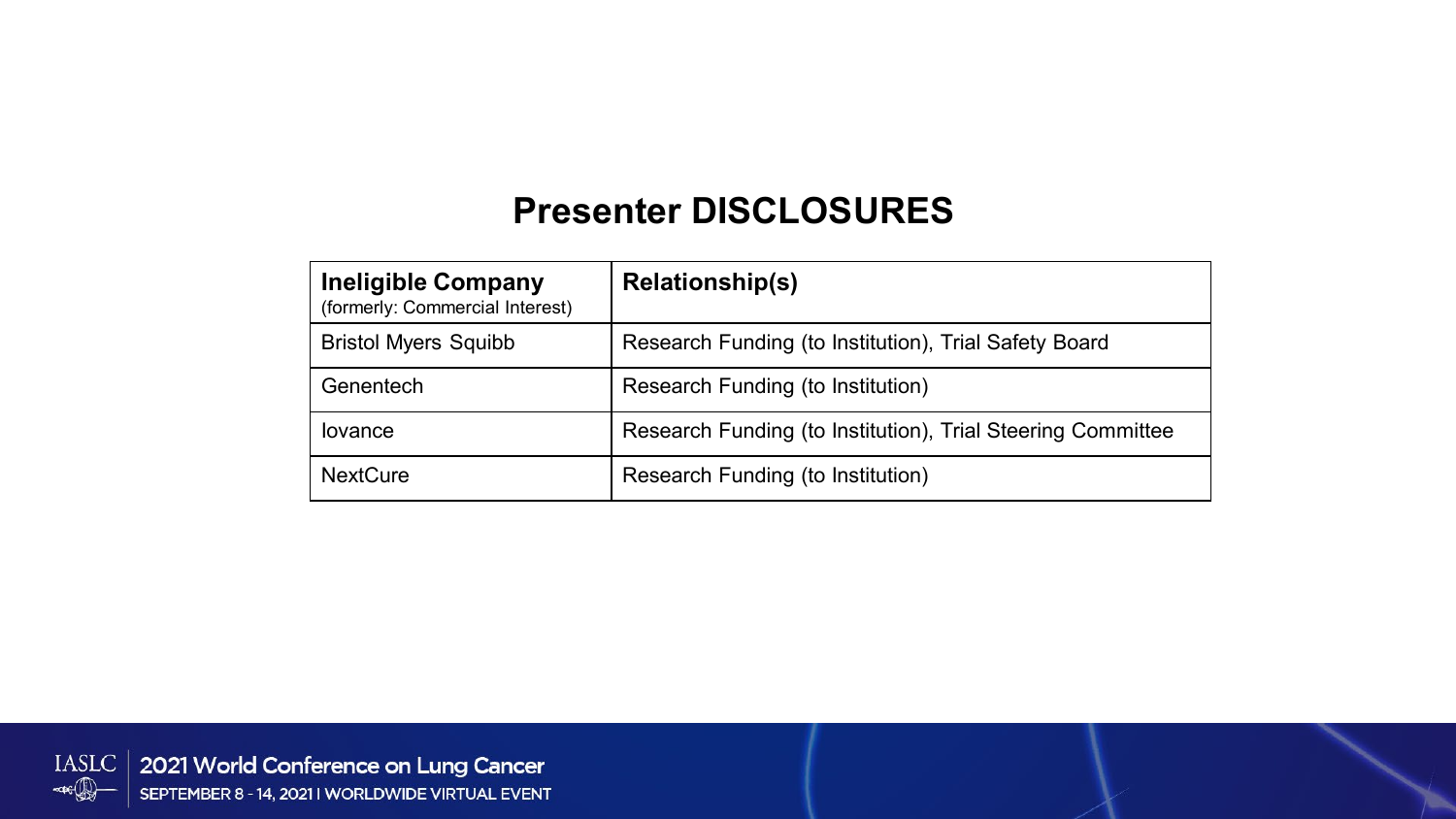## **Background**

- Adoptive cell transfer (ACT) using autologous tumor-infiltrating lymphocytes (TIL) has been shown to be effective for the treatment of advanced metastatic melanoma, and other solid tumors with high tumor mutational burden<sup>1,2</sup>
- TIL cell therapy (lifileucel [LN-144], LN-145) has demonstrated efficacy and safety in clinical trials for several high unmet medical need patient populations; specifically unresectable and metastatic melanoma; relapsed, refractory or persistent cervical cancer; and head and neck squamous cell carcinoma  $(HNSCC)^{3-5}$
- Further, TIL cell therapy has shown evidence of efficacy in metastatic non-small cell lung cancer (mNSCLC) in a Phase 1 study in combination with nivolumab $6$

#### **IOV-COM-202**

• **IOV-COM-202 (NCT03645928)** is a prospective, open-label, multi-cohort, non-randomized, multicenter Phase 2 study evaluating TIL cell therapy (lifileucel, LN-145, LN-145-S1) in combination with immune checkpoint inhibitors (ICI) and as a single therapy

1. Goff SL, et al. JCO. 2016;34(20):2389-97.

- 2. Stevanović S, et al. Clin Can Res. 2019;25(5):1486-1493.
- 3. Sarnaik A, et al. JCO. 2020;38 (suppl; abstr 10006). 4. Jazaeri A, et al. JCO. 2019;37 (suppl; abstract 2538).
- 5. Jimeno A, et al. JITC. 2020;8 (suppl; abstract A378).
- 6. Creelan, B et al. Can Res. 2020;80:16 (suppl; abstract CT056).

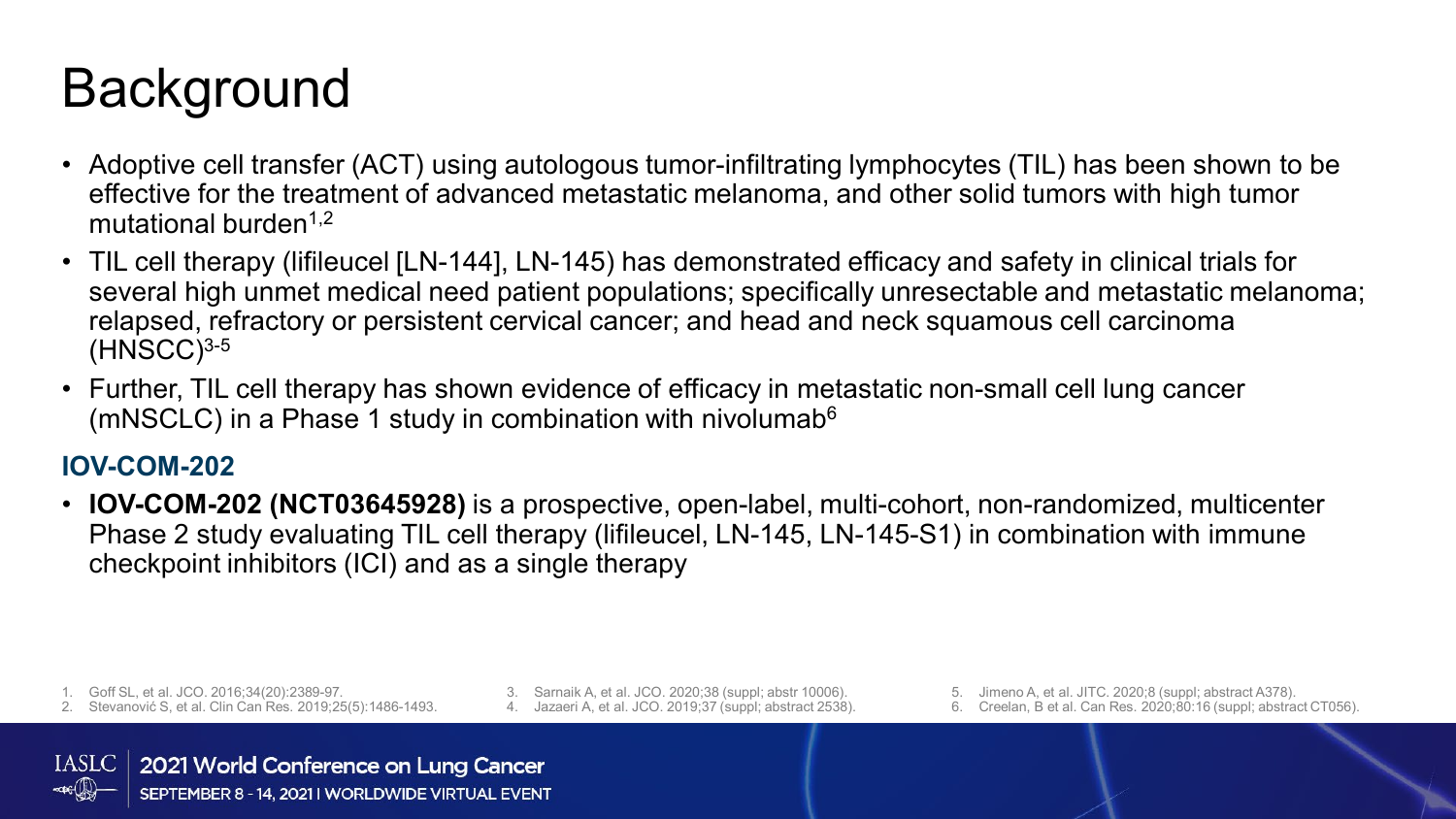## TIL Manufacturing and Patient Journey

- The one-time TIL cell therapy requires procurement of an  $\sim$ 1.5-cm sample of tumor tissue, which is shipped to a central GMP facility; outside of the suppressive tumor microenvironment, the TIL are reinvigorated and expanded to  $\sim$ 10<sup>9</sup>–10<sup>11</sup> cells
- TIL manufacturing is a 16–22-day process



Abbreviations: GMP, good manufacturing practice; IL-2, interleukin-2; TIL, tumor-infiltrating lymphocytes.

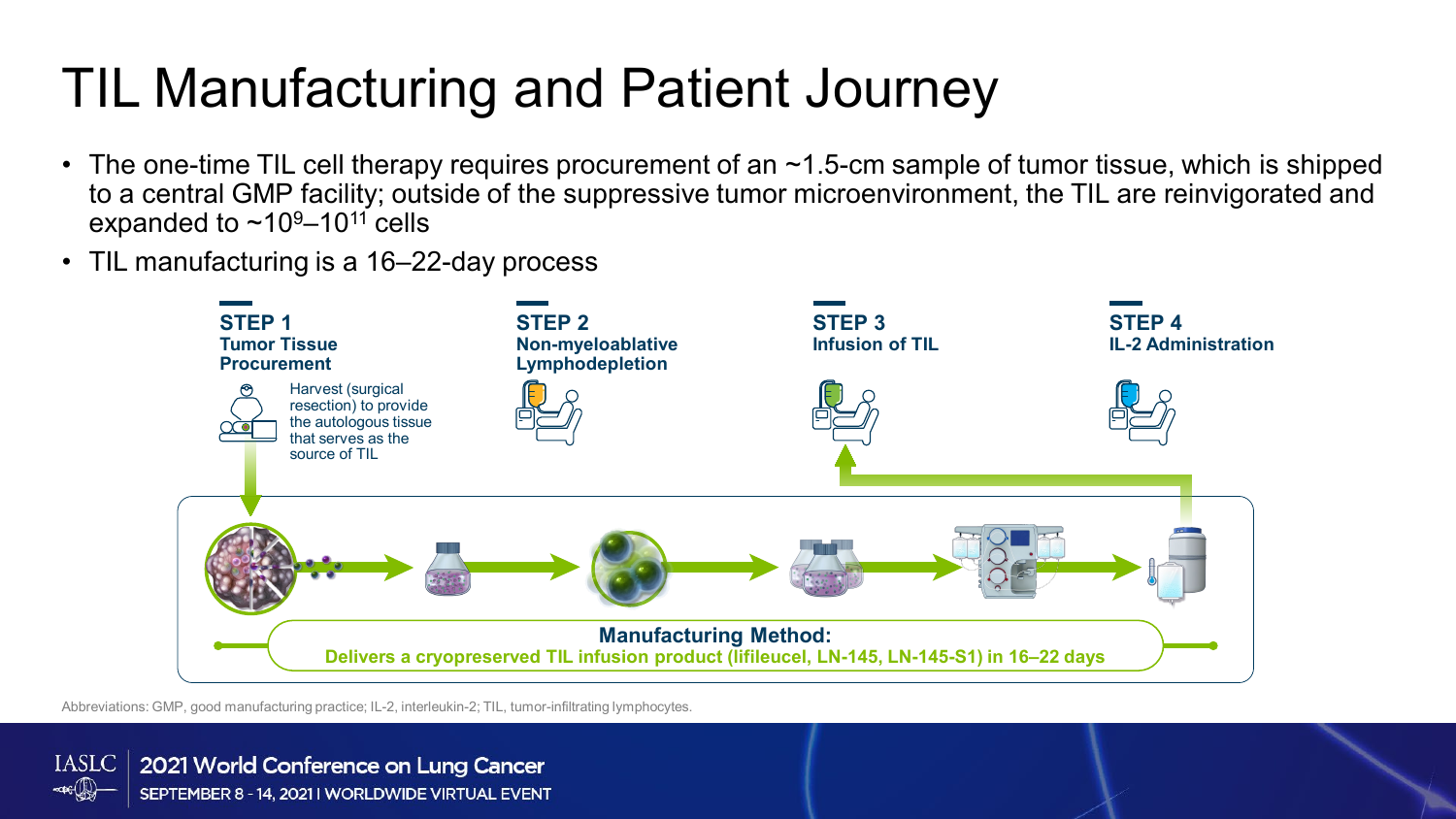# Study Overview, Design, and Endpoints



- Up to  $\sim$ 135 patients to be enrolled at  $\sim$ 50 clinical sites in the US, Canada, and Europe
- Co-primary endpoints
	- Efficacy: ORR per RECIST 1.1 (investigatorassessed)
	- Safety: incidence of Grade ≥3 TEAEs
- Secondary endpoints
	- Additional efficacy parameters
- Exploratory endpoints
	- Predictive and pharmacodynamic biomarkers of clinical response to TIL products
- TIL specifications
	- Lifileucel, LN-145: 22-day manufacturing
	- LN144 Gen 3: 16-day manufacturing
	- LN-145-S1: PD-1–selected TIL

Abbreviations: HNSCC, head and neck squamous cell carcinoma; NSCLC, non-small cell lung cancer; ORR, objective response rate; PD-1, programmed cell death protein-1; PD-L1, programmed death ligand-1; RECIST, response evaluation criteria in solid tumors; TEAEs, treatment-emergent adverse events; TIL, tumor-infiltrating lymphocytes.

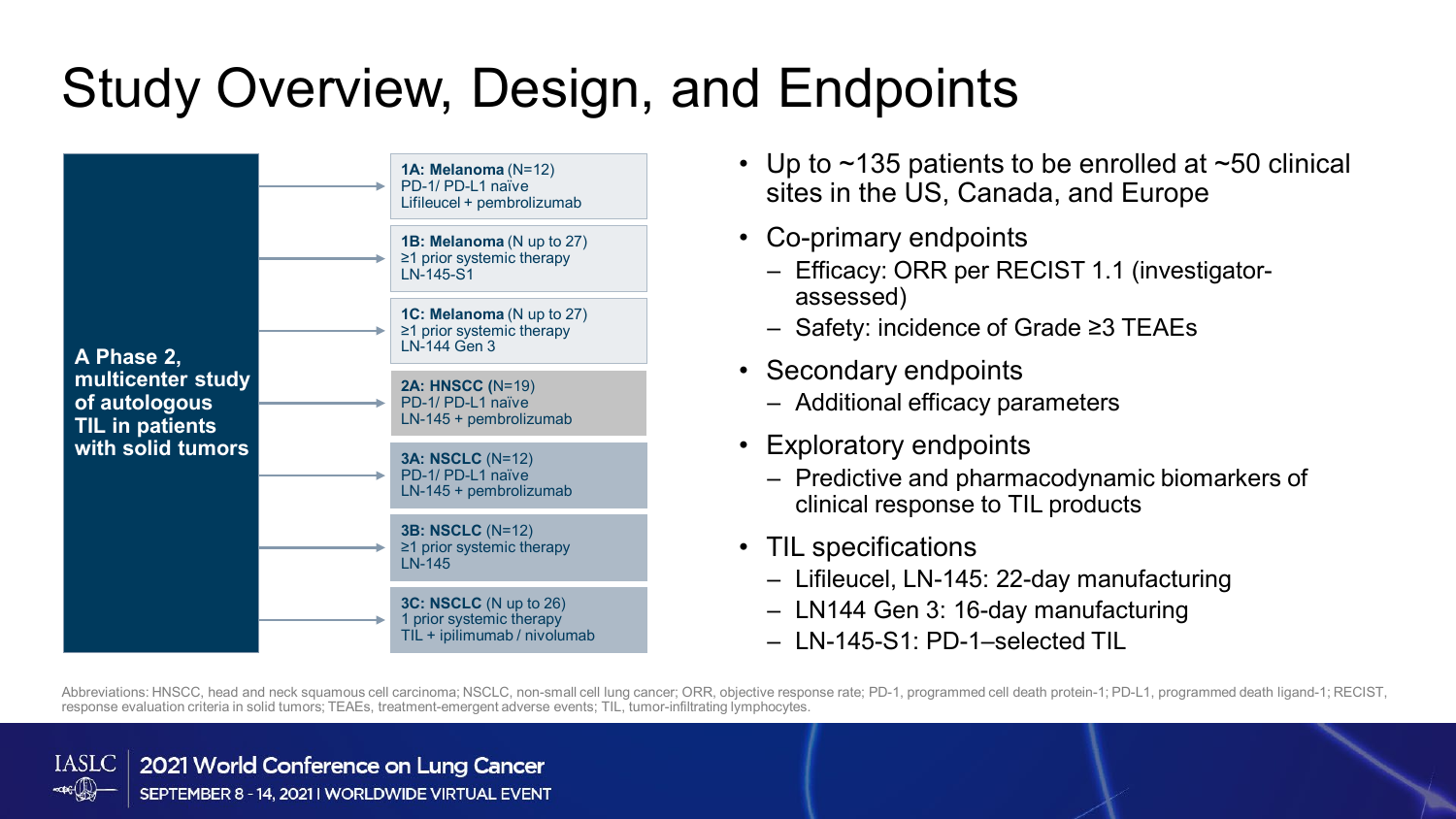### IOV-COM-202 Patient Treatment Schema



Abbreviations: CY, cyclophosphamide; EOA, end of assessment; EOS, end of study; EOT, end of treatment; FLU, fludarabine; GMP, good manufacturing practice; IL-2, interleukin-2; NMA-LD, non-myeloablative lymphodepletion; Q3W, every 3 weeks; Q4W, every 4 weeks; Q6W, every 6 weeks; TIL, tumor-infiltrating lymphocytes.